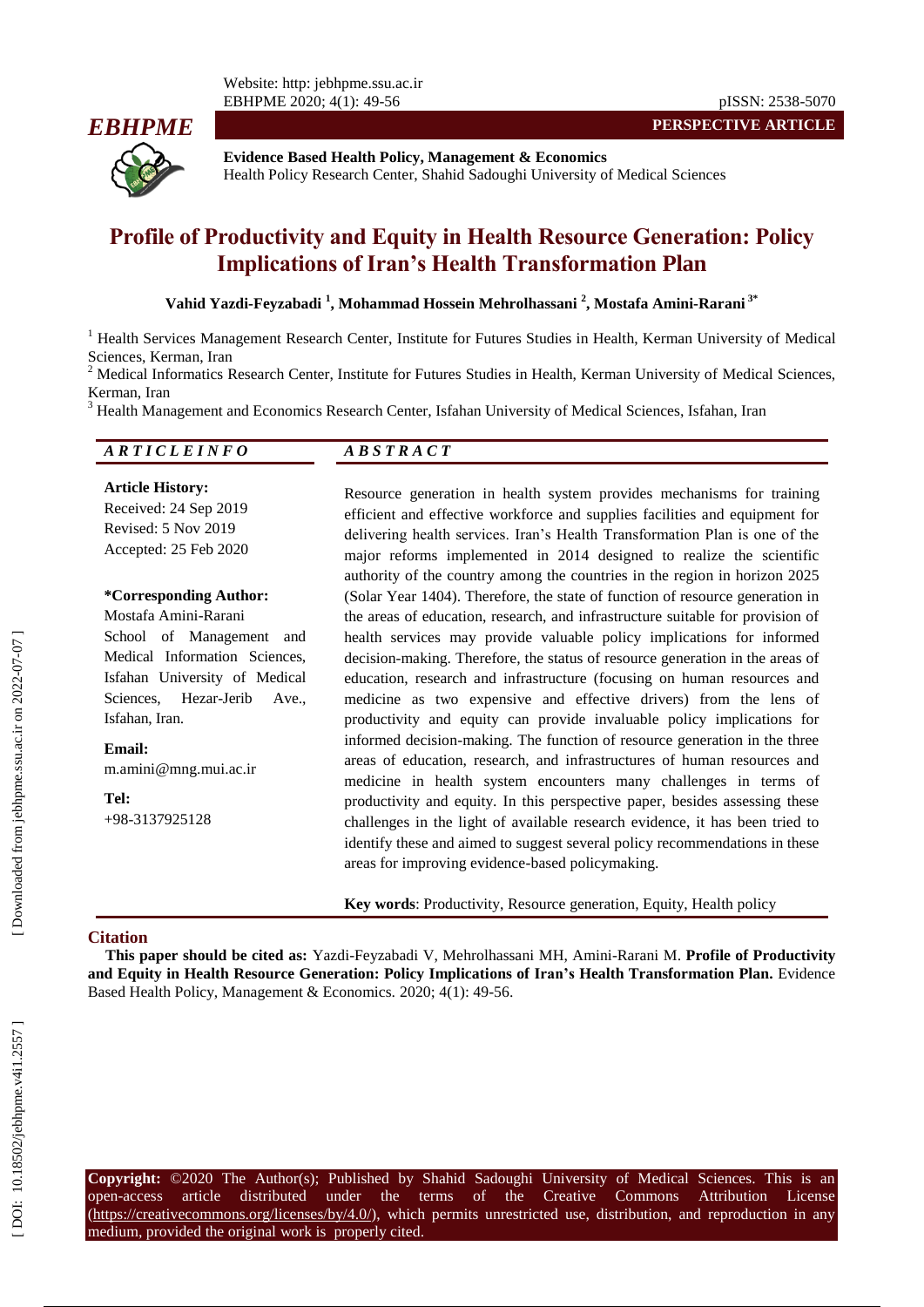# **Introduction**

n recent decades, considerable improvements  $\prod_{\text{and successes have been made in improving the}}$ performance indic es of the health system in countries al l over the world. In spite of these successes, goals related to productivity and equity remain controversial and challenging issues central to global health discourses and the key concern of health policy makers worldwide, particularly in developing countries (1, 2). Depending on the problem and its related structure, these concepts can be interrelated or separate from one another, so that enhanced productivity do not always in line with increased equity, and vice versa (3). In this regard, inadequate investment, corruption, poor management, lack of sufficient and sustainable financial resources are the key issues facing health systems and lead to many problems like low productivity and inequality in healthcare access (4). Nevertheless , evidence reveals that attention to productivity, optimal use of resources, as well as equitable distribution play a decisive role in achieving universal health coverage (5, 6). To this end, considering the function of resource generation through training efficient, skilled, and effective human resources and providing facilities, equipment , and requirements needed to provide health services may serve as a knob in provision of equitable and high -quality health services and ultimately provision and promotio n of society's health (2, 7). Function of resource generation refers to the generation of health system inputs, in particular human resources, knowledge, and physical resources (2, 8).

Training the skilled and efficient workforce in the health system is a function of education and research in the scope of higher education in medical sciences. In this regard, educational and research activities in the field of health sciences' higher education are directly and indirectly related to society's health. Assessment of indicators relevant to the quality and quantity of trained human resources as well as the functions of education and research in the scope of medical sciences' higher education and their distribution in a geographical area may help assess educational and research policies from different perspectives of productivity and equity. Hence, there is a special emphasis on the Iran's comprehensive health science roadmap and the health transformation plan (HTP) in medical education sector to expand the equity -oriented approach and increase productivity (9). Recognizing the resource generation function requires continuous measurement and monitoring of data including quantity and quality indicators of student s /graduates in health education institutions that may also help predict health human resource supply (8). shortcomings like the lack of a clear framework for valid, reliable, relevant, and comprehensive human resource indicators, the state of scientific production, productivity , and equity in human resources, besides health education and research sector indicators have made health policy makers face with bottlenecks in making decisions on each of these cases in Iran. Hence, descriptive surveys from both perspectives of productivity and equity in the medical education system , employed health human resources and expensive consumables (like medicine) for policymakers are of great importance to understand the current state of resource generation and consequently they would be use d in evidence -informed decision -makin g. Therefore, this perspective paper tries to investigate the available case studies of the state of higher education in the scope s of research and education and the two costly and effective health system infrastructures (human resources and medicine) in terms of productivity and equity. Also, we suggest policy implications related to these scopes for using in evidence-based policymaking.

#### **Productivity and Equity in Education Function**

Promotion of productivity and equity in training of expertise, efficien t and entrepreneurship health human resource is one of the key criteria of the higher education system, so that in Iran, under the title of the development and innovation of medical science education packages, these two axes have been emphasized in general policies and orientations with the development of the HTP in the medical education sector .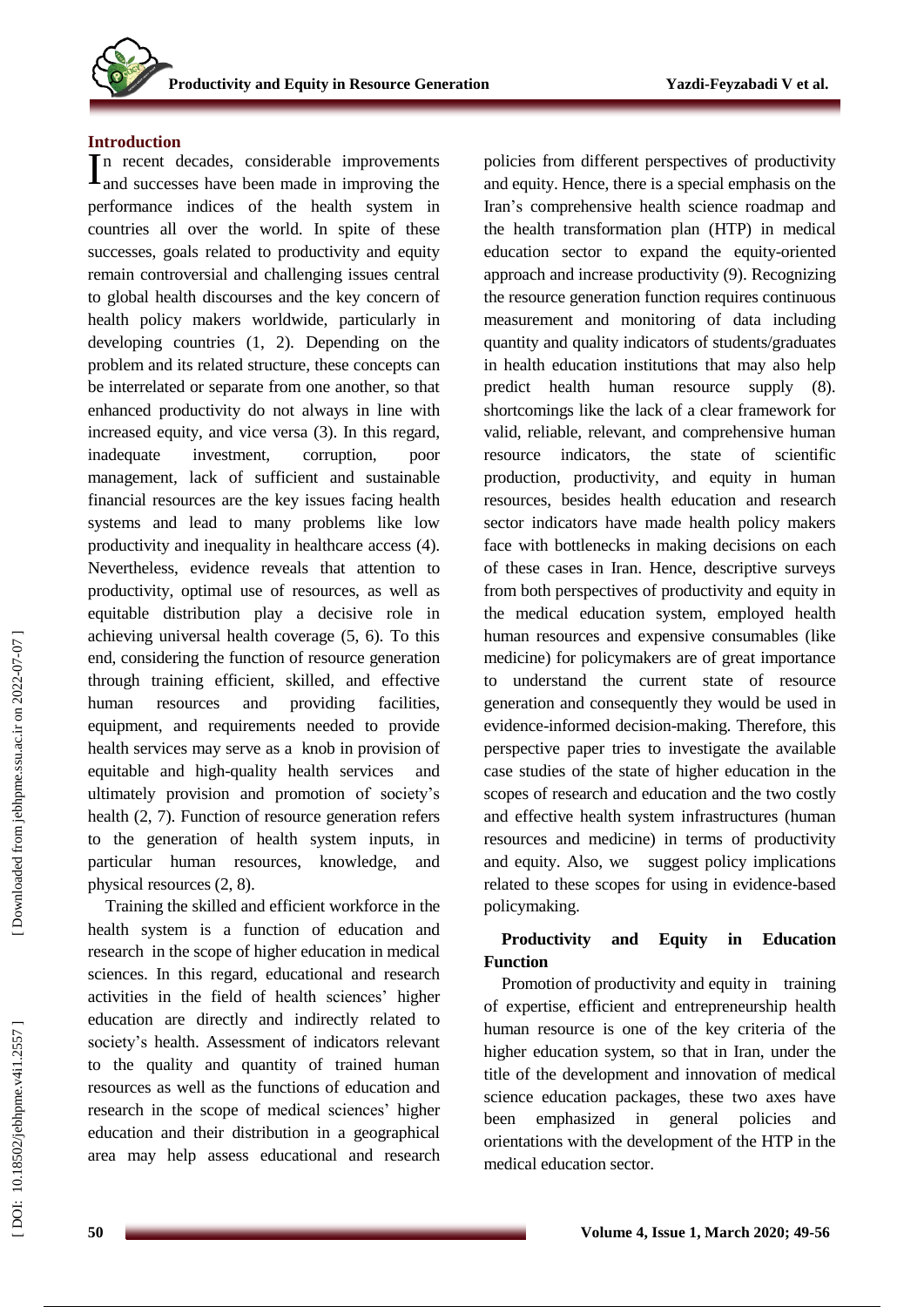

The results of assessment of efficiency and productivity in the scope of education focusing on quantitative indices of student education suggest that the average educational efficiency and utilization of medical sciences universities in the three periods of 2010, 2013, and 2016 is optimal and the educational productivity of universities has averagely grown by 5 %. This growth in the years before the HTP is approximately 1 % and in the years after applying the plan, it is 10 %. In other words, in the years after the implementation of the HTP, the efficiency of medical universities in the scope of education has been optimal and acceptable, and productivity in this area has positively increased (10).

Distribution of education sector indices among universities and schools of medical sciences reveals that the Gini coefficient of distribution of indices of the number of male and female students and faculty member s has been somehow decreasing; however, with a moderate level of inequality; while inequality in the number s of non -faculty staffs and educational budget have slightly increased. In terms of disciplines by degrees, discontinued BA had the least inequality and highest homogeneity among medical universities, and fellowship had the highest inequality and least homogeneity among medical universities . Partly these inequalities are vindicated given the different mission of medical universities and their typing and polarization in the scope of educational activities and the service delivery. Contributing of factors in these inequalities is not possible to be measured using the Gini coefficient and it requires more detailed data collection besides using more diverse indices to measure inequality and determine its effective factors (11).

# **Productivity and Equity in Research Function**

In Iran, the empowerment and capacity of universities is one of the pillars of development of higher education system in the field of medical sciences to develop interdisciplinary and multidisciplinary knowledge through development of research -based, knowledge -based, and entrepreneurial activities. Moreover, development of the scientific position in the region emphasized in the Comprehensive Scientific Plan of the country

and outlook 2025 (Solar Year 1404), requires the development of research capacity building and reinforcement of Iran 's scientific status among the countries of the region through scientific diffusion coefficient besides scientific indices.

Results of efficiency and productivity assessment in this field through focusing on quantitative input and output indices including total number of faculty members, total number of students of each university, number of higher education students, number of full professors and associate professors, total number of papers, number of international papers, number of citation s, h -index, as well as selfcitation percentage indicate that the average scores of universities ' technical efficiency over the three periods of 2010, 2013 , and 2016 are lower than educational productivity. Based on the Malmquist Productivity Index, there has been a 6 % growth in productivity during 2010 to 2013, but from 2013 to 2016, university performance has been associated with a 12 % decline in productivity mainly in the years after the HTP . The average total productivity shows a 4 % decline in productivity growth. Among productivity components , technological efficiency decrease by 8 % and other components showing growth. Some universities seem to act ineffectively in the scope of research and their average productivity growth has been declining, mainly due to decreased technology efficiency growth. Given the rapid development of technology in recent years, it may be the result of lack of effective using of new technologies. In recent years, due to various motives, written scientific production like academic papers, especially in medical universities, has been increasing. In fact, through using existing inputs, more outputs have been achieved and so, technical efficiency has improved. Nevertheless, despite this efficiency improvement, the productivity growth has been reduced . More precise examination of the reason of productivity decline in this area may determine the cause of this problem, for instance, through doing studies using qualitative indicators to specify the output quality of research productions (12).

In the section of the research indicators distribution across medical universities, the results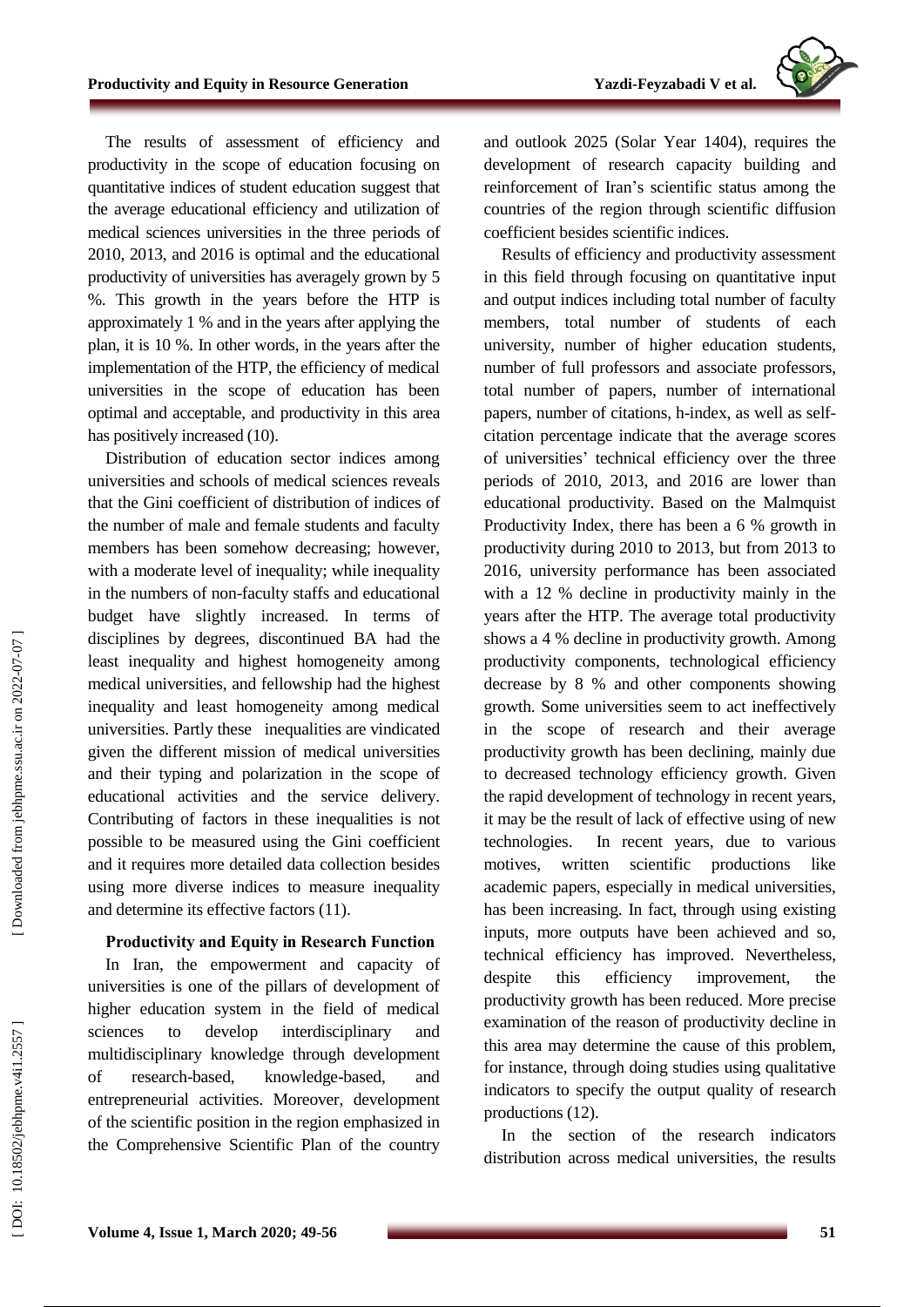revealed that in recent years, the Gini coefficients of Scimago, SNIP, impact factor, international papers, total number of papers, and total number of citations had high inequality . Of course, compared to the years before the HTP, the trend of these inequalities in the years following the HTP shows a slight decrease. Gini coefficients of academic self-citation index, citation per paper, and h -index have had low to relatively modest inequality, and the trend of inequality for these indices except for citation per paper has declined over the years of HTP compared to years before it and homogeneity between universities has increased. The indices of faculty member per students and budget per papers also have relatively moderate inequalities, but these inequalities have slightly declined in the years after implementation of the HTP (13).

Another key factor in research activities of universities is the quantitative and qualitative growth trend of scientific productions of prioritized health disciplines according to Iran's comprehensive health science roadmap for the realization of goals of horizon 2025. The results suggest that based on scientific metrics , from 2010 to 2017, the highest h -index was belonging to the nanotechnology in the perfection category, the infectious disease in the survival category, and ecological system in the infrastructure category. The highest citation rank is traditional medicine in perfection category with the rank of 8, in infrastructure category, family physician with the rank of 9, and in the survival category, dentistry with the rank of 15. In the infrastructure category, public health with 7045 papers, in the perfection category, biotechnology with 5371 papers, and in the survival category infectious diseases with 5135 papers have had the most productions . The highest h -index and scientific productions averages are in the category of perfection, survival, and infrastructure, respectively. In all subject areas, there has been significant growth in quality and quantity; however, there is a gap with favorable status. Furthermore, it may be concluded that, if sustained, Iran 's rank and position in the next years could be expected to jump further in terms of quality and quantity, since based on data from

Scimago, the ranks of medical sciences have totally increased by five rank compared to before the implementation of the Iran's comprehensive health science roadmap. It can also be concluded that the fields with vision have been able to grow significantly more than other subject areas (14).

The main vision of transformation in the medical sciences higher education system in the Iran is the achievement of scientific authority in the region, which in addition to focusing on the development of empowerments and capacity building for research and education apt to Iran's comprehensive science roadmap , requires deep understanding of the position of universities in socio-economic development through examining the transition trend of Iranian medical sciences universities across academic generations in the world. So that as the globalization phenomenon develops, the role and position of universities in promoting the socio economic status of societies will be an indispensable necessity. In this regard, universities should quickly move from the first generation, i.e. education oriented universities , to research -based universities and then join wealth -generating focusing on innovative and entrepreneurial approaches and welfare -developing universities in future generations. The results of documents reviews show that the position and entity of universities in Iran is transiting from the first and second generation s of university (education - and research -oriented universities) to the third generation (wealth generation) and is significantly distant from its role in the fourth generation of universities. The high focus on the quantitative growth of indicators like number of training specialized human resources and increasing the number of papers and citations has resulted in a halt in the litany and structural layers of the causal layered analysis framework and has challenged the sustainability of the current trend in scientific development. Given the upstream documents for the acquisition of scientific authority as well as the development of technology, the fundamental transformation of science in the deep layers such as worldview, middle -value and scientific structures is essential within the framework of Islamic Republic discourse (15).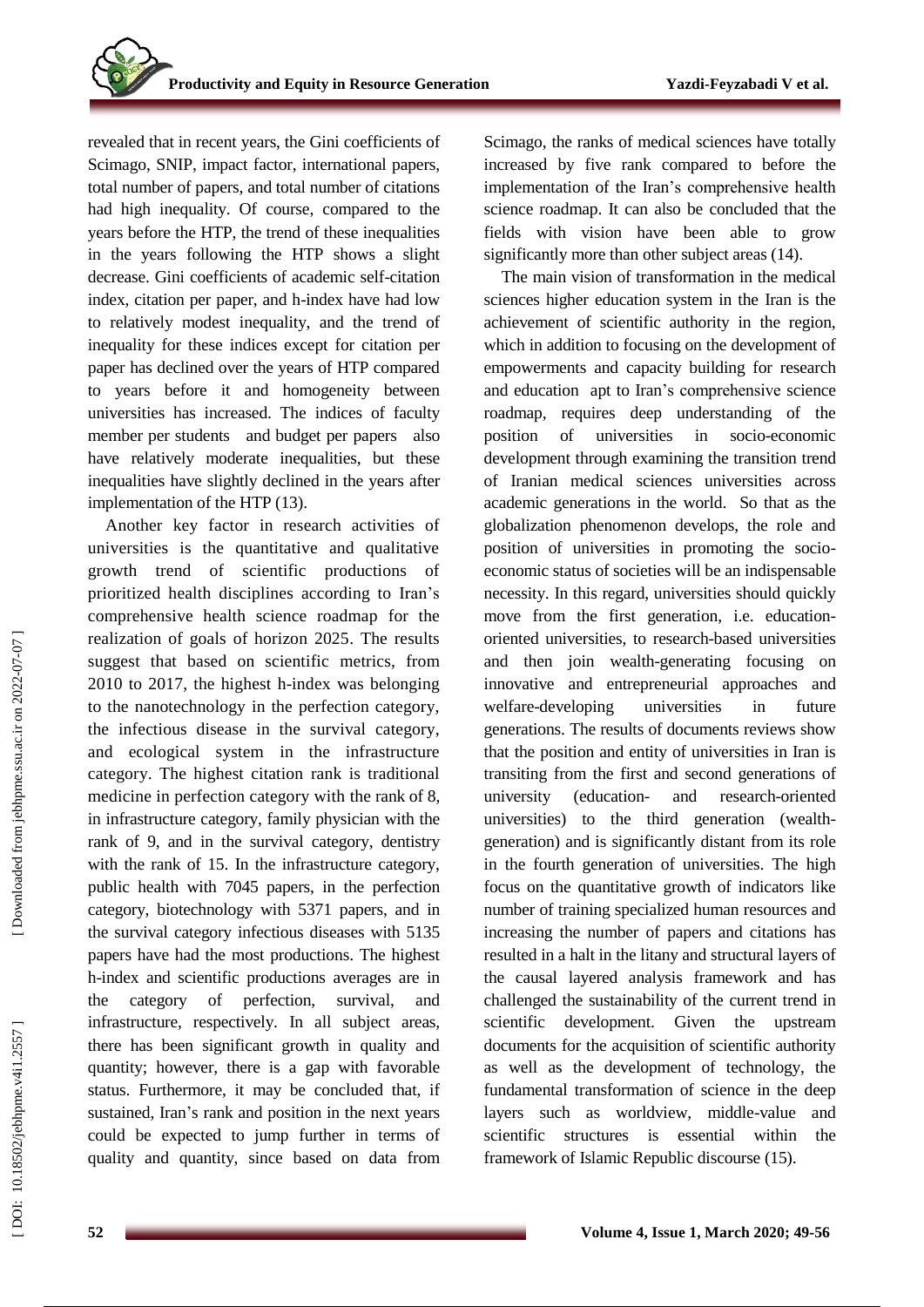**-Feyzabadi V et al.**



Another research development indicator is considering the research authenticity index and reinforcing adherence to values and ethics in the process of conducting research and disseminating the results. Adherence to these values may contribute to the comprehensive development of ethical virtues and the efficient, optimal, and effective use of research achievements in development of societies and thus maximize the benefits of the position of research and minimize immoralities. Hence, paying attention to the key unpleasant themes and phenomena such as plagiarism and research infringement , research misconduct, as well as promoting appropriate mechanisms to prevent the occurrence of such unethical practices is part of the mission of universities and higher education centers. The results of studies in the European Union member countries on preventive policies for plagiarism indicate that national -level interventions have been performed in eight areas including 1) national consensus and agreement on cases of plagiarism and misconduct, 2) policy formulation, 3) monitoring and supervision, 4) development of financial support s, 5) development of software and databases, 6) development of training programs for faculty members and students, 7) dissemination and utilization of successful experiences, and finally, 8) enacting laws related to plagiarism and punishment. Thus, it is essential to pay attention to the appropriateness of preventive policies and regulations, early detection and dealing with plagiarism cases in consistent with the research development process and mechanism in the country. This necessitates the design and development of a comprehensive roadmap besides the development, implementation , and operational monitoring of comprehensive policies for the attraction, retention, and development of ethics -oriented human resources at the above mentioned areas (16).

# **Health Infrastructure s**

#### **1 . Status of Medicines Consumption Indicators**

Medicine and medical supplies expenditures account for a considerable share of total health expenditures, with a dramatic increase in recent decades given the technology developments, rising public expectations, epidemiological transition, changing disease patterns from communicable to non -communicable diseases , population aging , and increased life expectancy. The results of a national study on medicines consumption in Iran suggest that the highest per capita consumption during the studied years from 2012 to 2015 are related to diabetes medicines, gastrointestinal diseases , and colds, respectively. Commonly used antibiotics have the most Rial value and the highest average per capita consumption among treatment groups is attributed to cardiovascular medicines. Annual growth rate of the numerical and Rial consumption of medicines had not a steady trend. The lowest and highest numerical growth rates are diabetes medicines. Tablets are the most widely used form of medicines. Iran 's medicine consumption per capita is higher than that of the developed countries. The medicines consumption per capita of Cardiovascular and diabetes are high as compared with other medicines and treatment groups. In spite of low prices, common antibiotic medicines have the highest average Rial sales. These results are related to pharmacopeia and the use of survey data of medicines consumption in Iran may provide more accurate results; since some of these medicines may not be consumed by the consumer or end user, or they may be store d, expired or eliminated for various reasons and may be considered as medicine waste (17).

# **2. Human Health Resources**

The health sector human resources play a significant role in provision of high quality services and promotion of society's health. A wellfunctioning workforce does things responsibly, fairly , and effectively to achieve the best of its possible health consequences given the available resources and conditions. Investigating the current trend and distribution of health sector human resources in Iran indicates that women have the highest proportion of human resources affiliated to the Ministry of Health and its inequality is low.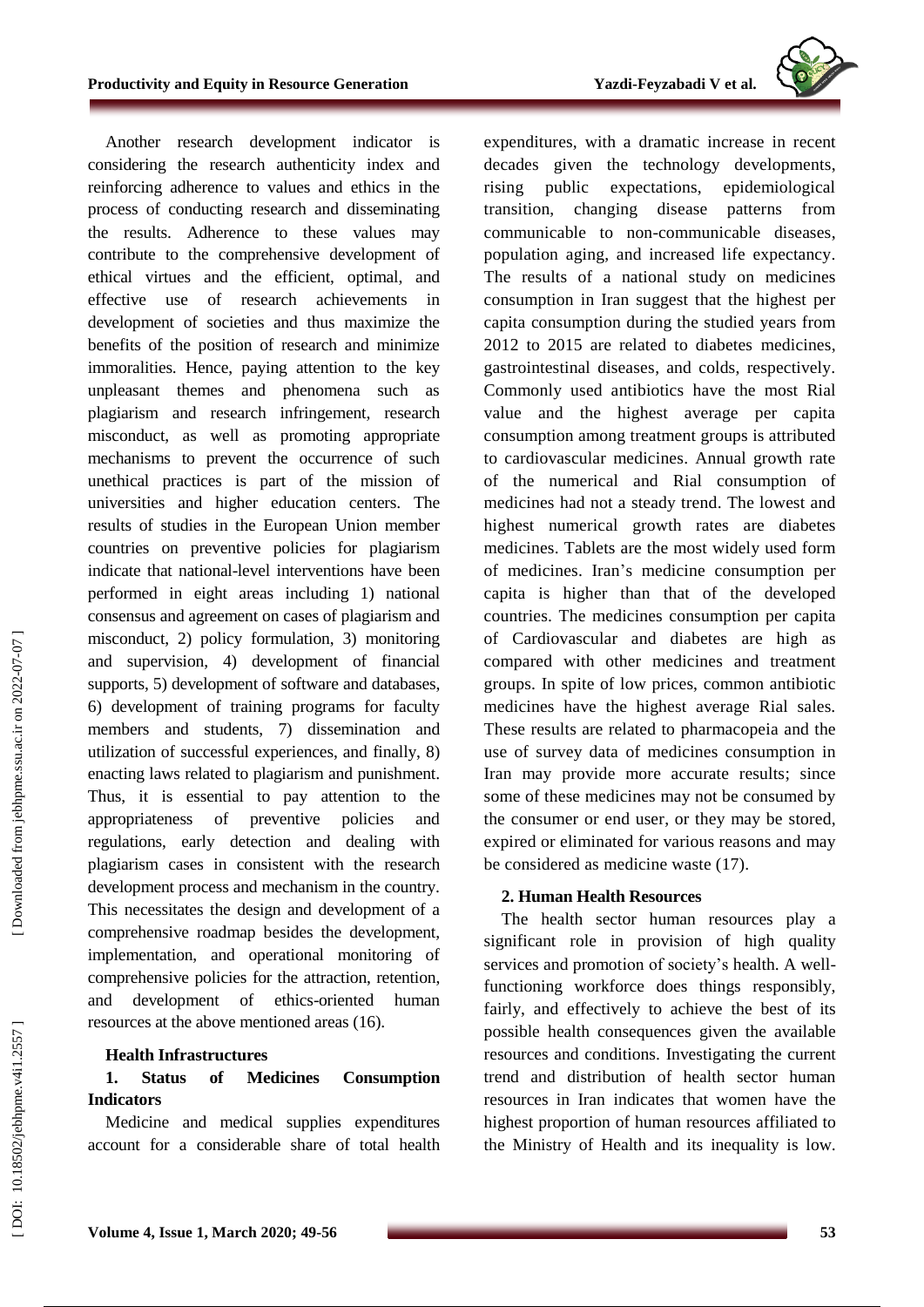The highest and lowest growth rates compared to baseline in 2010 is for specialists and general practitioners, respectively. In case of academic degrees, during the studied years, the lowest and highest Gini coefficients were related to Associate and Ph . D. degrees, respectively. The highest growths in the employment status index is related to scholarship faculty members and in -service commitments. The lowest Gini coefficient was relate d to formal and contractual cases. By increasing levels of education except for Ph . D ., other degrees had an incremental growth rate. The distribution of human resources is relatively unequal

at scholarship, specialist, and PhD degrees. Of course, focusing on lower -skilled human resources for delivering service may considerably justify this inequality. Since the study only considers the quantity of the human resources changes process, it is recommended to investigate the quality of human resources in future studies (18).

# **Policy Recommendations**

Given to the above mentioned perspectives, for the better implication of policymakers in evidence based policymaking, policy recommendations on each of the functions are presented in Table 1:

**Table 1.** Policy recommendations on productivity and equity in education , research and infrastructure functions

| Function        |                                                                                                                                                                                                                                           | Policy recommendations                                                                                                                                                                                                                                                                              |  |
|-----------------|-------------------------------------------------------------------------------------------------------------------------------------------------------------------------------------------------------------------------------------------|-----------------------------------------------------------------------------------------------------------------------------------------------------------------------------------------------------------------------------------------------------------------------------------------------------|--|
| Education       |                                                                                                                                                                                                                                           | Using qualitative measures along with quantitative measures in order to judge the educational<br>performance of medical universities more accurately and fairly                                                                                                                                     |  |
|                 | Making the distribution of medical sciences students and faculty and the educational budget more<br>equitable                                                                                                                             |                                                                                                                                                                                                                                                                                                     |  |
|                 | Providing conditions for fellowship degree training and education in deprived provinces and<br>maintaining trained fellowship forces<br>Paying attention to the limitations of Gini coefficient index in inequality policies-makings<br>- |                                                                                                                                                                                                                                                                                                     |  |
|                 |                                                                                                                                                                                                                                           | Promotion and improvement of research inputs besides doing effective, demand-based and<br>community-based research<br>Equitable distribution of research funding among medical sciences universities<br>Research empowerment and capacity-building through balanced development of inter-and-intra- |  |
| Research        | medical-universities technology infrastructures                                                                                                                                                                                           |                                                                                                                                                                                                                                                                                                     |  |
|                 | Balanced development of international research collaborations between and within medical<br>universities                                                                                                                                  |                                                                                                                                                                                                                                                                                                     |  |
|                 | Institutionalization of research management and the importance of scientometrics among faculty<br>members and students (especially higher education students)                                                                             |                                                                                                                                                                                                                                                                                                     |  |
|                 | Paying attention to the quantitative and qualitative growth of scientific production of prioritized<br>disciplines based on the Iranian comprehensive scientific roadmap                                                                  |                                                                                                                                                                                                                                                                                                     |  |
|                 |                                                                                                                                                                                                                                           | Developing a vision and perspective for all areas of medical science                                                                                                                                                                                                                                |  |
|                 | Targeted policy-making to move from first and second generation universities to the third<br>generation (wealth-generating) and fourth generation (welfare-developing) based on Iranian social,<br>economic and cultural values           |                                                                                                                                                                                                                                                                                                     |  |
|                 |                                                                                                                                                                                                                                           | Developing preventive legislation and policies for unethical research and publication                                                                                                                                                                                                               |  |
| Infrastructures | Medicines                                                                                                                                                                                                                                 | Adaptation and synchronization of insurance coverage of medicines based on<br>$\overline{\phantom{0}}$<br>epidemiological transition of diseases                                                                                                                                                    |  |
|                 |                                                                                                                                                                                                                                           | Strengthening the clinical evaluation system through designing and implementing a<br>clinical guideline for rational medicine administration                                                                                                                                                        |  |
|                 |                                                                                                                                                                                                                                           | Public education regarding the proper and rational use of medicines                                                                                                                                                                                                                                 |  |
|                 |                                                                                                                                                                                                                                           | Developing educational programs with the aim of preventing arbitrary medicine use<br>Culturalization to change people's preference for administration of excessive                                                                                                                                  |  |
|                 |                                                                                                                                                                                                                                           | medicines                                                                                                                                                                                                                                                                                           |  |
|                 | Human<br>resources                                                                                                                                                                                                                        | Establishing gender equality in employing health workers via recruiting more men<br>$\overline{\phantom{0}}$<br>Developing and facilitating mechanisms for converting temporary employees into<br>$\overline{\phantom{0}}$                                                                          |  |
|                 |                                                                                                                                                                                                                                           | formal or contractual forces, as well as converting the state of in-service commitment                                                                                                                                                                                                              |  |
|                 |                                                                                                                                                                                                                                           | staffs into dedicated staffs.                                                                                                                                                                                                                                                                       |  |
|                 |                                                                                                                                                                                                                                           | Policymaking for fair distribution of human resources at scholarship, specialist and<br>Ph.D.degrees                                                                                                                                                                                                |  |
|                 |                                                                                                                                                                                                                                           |                                                                                                                                                                                                                                                                                                     |  |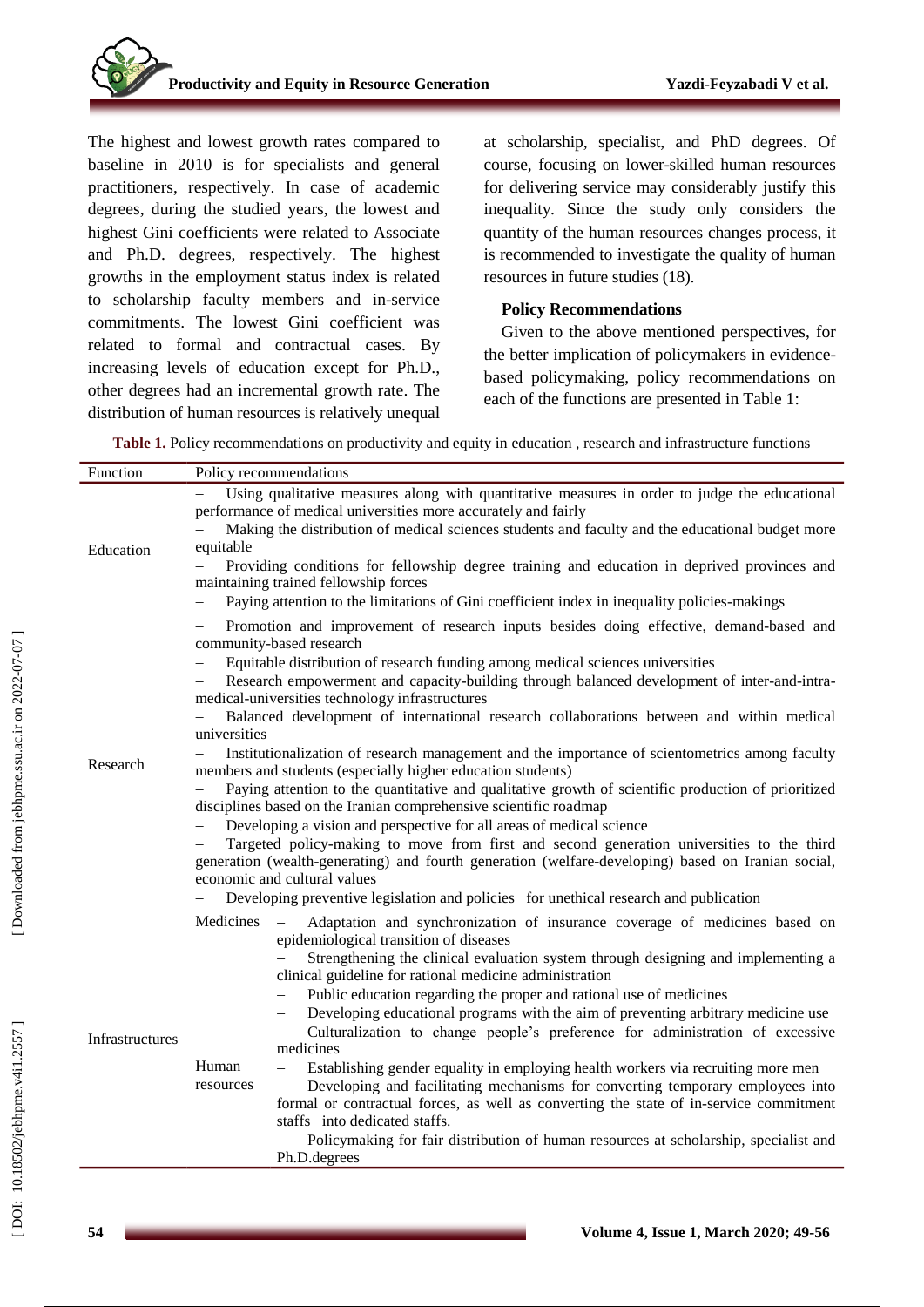# **Conclusion**

This perspective paper describes the key issues related to the status of education, research , and infrastructure s functions of health system with emphasis on medicines consumption and health sector human resources from the perspective of productivity and equity, and presented policy recommendations related to each function. Overall, it can be claimed that the efficiency of educational function is higher than that of research, and in terms of equity, there are inequalities in the quantitative indices of research and education among the universities of medical sciences in the country, although these inequalities have a declining trend with the implementation of the health transformation plan. It seems that there is a necessity to rearrange the configurement of current policies in order to provide fair education and research opportunities and to develop infrastructures for physical and human resources and budgetary mechanisms.

# **Acknowledgments**

This paper is the result of independent research without any financial and organizational support.

### Ethical code :

IR.KMU.REC.1398.039

### **Conflict of Interests**

The authors state that there is no conflict of interest s .

# **Authors' Contributions**

Yazdi -Feyzabadi V proposed the idea of writing the subject as a perspective paper and provided the initial draft. Amini -Rarani M briefly reviewed relevant papers ; improved the initial draft content; and extracted policy implications in consultation with other authors. [Mehrolhassani](http://sjku.muk.ac.ir/search.php?slc_lang=en&sid=1&auth=Mehrolhassani) MH acted as a consultant and provided valuable comments. All authors read and approved the final manuscript .

# **References**

1. Roberts M, Hsiao W, Berman P, Reich M. Getting health reform right: a guide to improving performance and equity. UK, Oxford: Oxford university press; 2003. doi:10.1093/acprof:oso/ 9780195371505.001.0001.

- 2. Murray CJ, Frenk J. A framework for assessing the performance of health systems. Bulletin of the World Health Organization. 2000; 78(6): 717 -31.
- 3. Light DW. Equity and efficiency in health care. Soc Sci Med. 1992; 35(4): 465 -9. doi: 10.1016/0277 -9536(92)90339 -r.
- 4. Almeida -Filho N. Higher education and health care in Brazil. The Lancet. 2011; 377(9781): 1898 -900. doi: 10.1016/S0140 -6736(11)60326 -7.
- 5. Chisholm D, B. Evans D. Improving health system efficiency as a means of moving towards universal coverage. Background paper for the World Health Report. Switzerlan, Geneva: World Health Organisation, 2010; 1 -33.
- 6. Gwatkin DR, Bhuiya A, Victora CG. Making health systems more equitable. The Lancet. 2004; 364(9441): 1273 -80. doi: 10.1016/S0140 - 6736(04)17145 -6.
- 7. Frenk J, Chen L, Bhutta ZA, Cohen J, Crisp N, Evans T, et al. Health professionals for a new century: transforming education to strengthen health systems in an interdependent world. The Lancet. 2010: 376(9756): 1923-58. doi: 10.1016/S0140 -6736(10)61854 -5.
- 8. Diallo K, Zurn P, Gupta N, Dal Poz M. Monitoring and evaluation of human resources for health: an international perspective. Human Resources for Health. 2003; 1(1): 3. doi: 10. 1186/ 1478 -4491 - 1 -3.
- 9. Ministry of Health and Medical Education.Education Deputy of Ministry of Health and Medical Education. Packages for Transormation and Innovation in Medical Sciences Education. Ministry of Health and Medical Education: Tehran, Iran. 2015.
- 10. Mehrolhassani MH, Goudarzi R, Yazdi Feyzabadi V, Pourhosseini SS, Darvishi A. Performance Assessment and Productivity Measurement in Educational Sector of Iranian Medical Sciences Universities Using Data Envelopment Analysis and Malmquist Index. Iran J Epidemiol.2019; 14(Special Issue): 50 -9. [ In Persian]

Downloaded from jebhpme.ssu.ac.ir on 2022-07-07